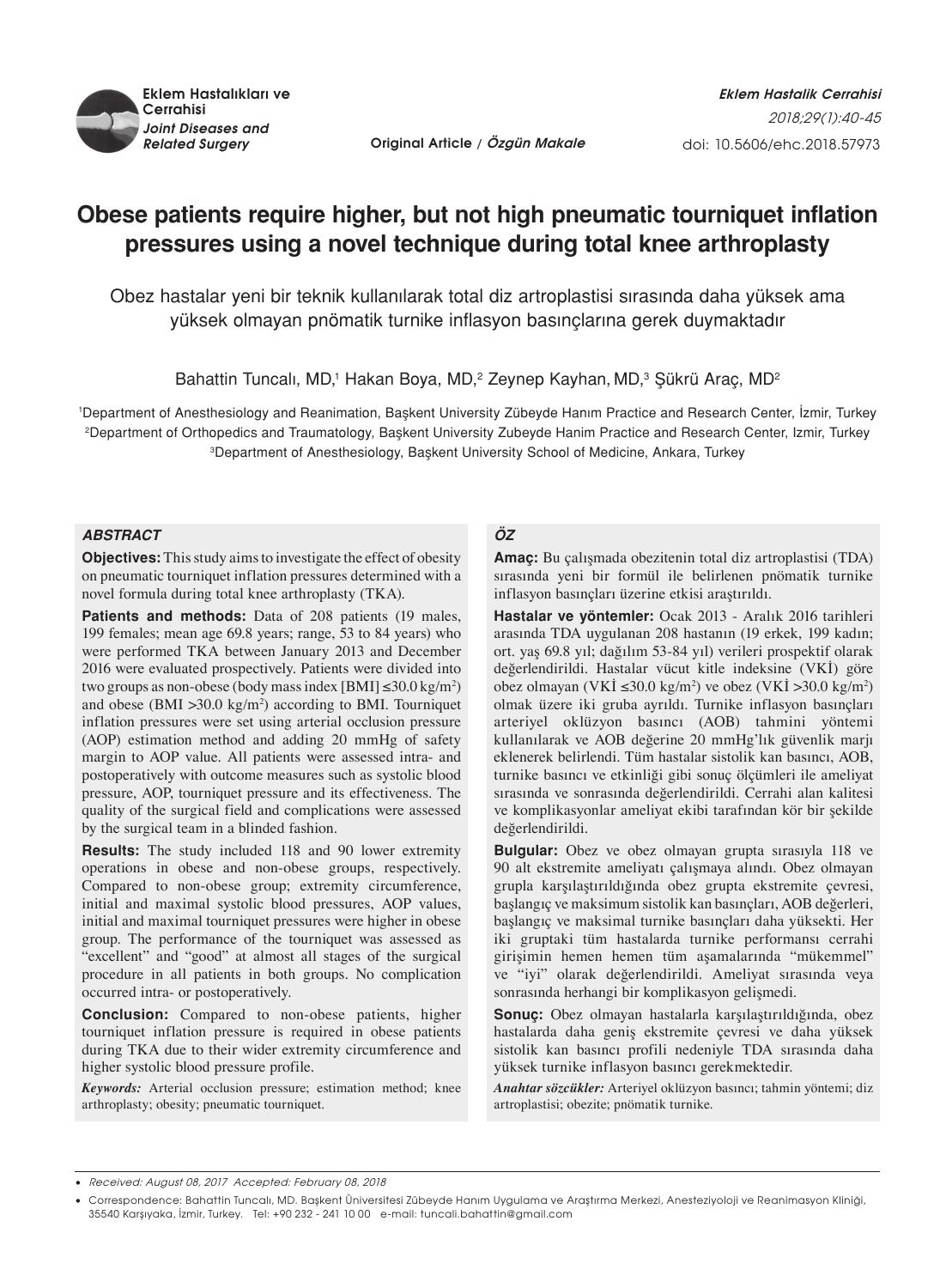In recent years, there has been an increase in the number of obese patients undergoing total knee arthroplasty (TKA), parallel with the increase in obesity.[1] Although there are studies which investigated the impact of obesity on operative difficulty, operative time, length of hospital stay, complications and costs, to our knowledge, there is no report studying the optimal pneumatic tourniquet pressures and their effectiveness in obese patients undergoing knee arthroplasty surgery.[2-5]

The use of personalized rather than fixed inflation pressures according to arterial occlusion pressure  $(AOP)$  is recommended in tourniquet applications.<sup>[6-9]</sup> The most important factors affecting AOP are limb girth and systolic blood pressure, which are known to be higher in obese patients.[10,11] However, adequate knowledge about AOP and optimal tourniquet pressures in obese patients in the literature is lacking. Therefore, in this study, we aimed to investigate the effect of obesity on pneumatic tourniquet inflation pressures determined with a novel formula during TKA.[12]

#### **PATIENTS AND METHODS**

Data from 208 patients (19 males, 199 females; mean age 69.8 years; range, 53 to 84 years) assessed as class I-II according to American Society of Anesthesiologists (ASA) physical status who underwent primaryunilateral TKA at Başkent University Zübeyde Hanım Practice and Research Center between January 2013 and December 2016 were prospectively collected to analyze the influence of obesity on the results. Exclusion criteria were age outside the range of 18 to 85 years, ASA physical status ≥3, peripheral claudication, severe anemia, any contraindication to regional anesthesia, previous adverse reactions to medications used in the study, and inability to provide informed consent. Operations were performed by the same surgical team using the same pneumatic tourniquet (DTS-2000w; Daesung Maref Co. Ltd., Gyeonggi-do, South Korea). According their Body Mass Index (BMI), patients were divided into two groups as non-obese  $(BMI < 30 \text{ kg/m}^2)$  and obese (BMI  $\geq 30$ ). Age, gender, height, weight, BMI, and extremity circumference of the patients and surgical procedures were recorded. The study protocol was approved by the Institutional Review Board and Ethics Committee of Baskent University, Ankara, Turkey (Project no: KA16/337). A written informed consent was obtained from each patient. The study was conducted in accordance with the principles of the Declaration of Helsinki.

In the operating room, following standard monitoring including systolic blood pressure (SBP), diastolic blood pressure, electrocardiogram, oxygen saturation and end-tidal carbon dioxide, patients received general, spinal, epidural or combined epidural-spinal anesthesia according to anesthesiologist's decision. Since SBP is the most important manageable factor in tourniquet pressure optimization, SBP of the patients should be kept as low as possible and maintained throughout surgery. Therefore, we used the controlled hypotension and minimal inflation pressure (CHAMIP) technique, which provided a bloodless field in all patients, with a mean tourniquet pressure of 169.7±7.9 mmHg for lower extremity surgeries and 118.2±7.2 mmHg for upper extremity surgeries in our previous studies, values significantly lower than those previously reported and recommended in the literature.<sup>[13,14]</sup>

In all patients, the thigh circumference was measured 20 cm proximal to the superior pole of the patella with the knee extended by a tape measure and recorded. The tourniquet cuff was placed around the thigh with the distal edge 15 cm proximal to proximal

**Table I**

Tissue padding coefficients based on limb circumferences<sup>[6]</sup>

| Extremity circumferences (cm) | Estimated $K_{TP}$ |
|-------------------------------|--------------------|
| 20                            | 0.91               |
| 21                            | 0.90               |
| 22                            | 0.89               |
| 23                            | 0.88               |
| 24                            | 0.87               |
| 25                            | 0.86               |
| 26 to 27                      | 0.85               |
| 28                            | 0.84               |
| 29                            | 0.83               |
| 30 to 31                      | 0.82               |
| 32 to 33                      | 0.81               |
| 34                            | 0.80               |
| 35 to 36                      | 0.79               |
| 37 to 38                      | 0.78               |
| 39 to 40                      | 0.77               |
| 41 to 43                      | 0.76               |
| 44 to 45                      | 0.75               |
| 46 to 48                      | 0.74               |
| 49 to 51                      | 0.73               |
| 52 to 54                      | 0.72               |
| 55 to 57                      | 0.71               |
| 58 to 60                      | 0.70               |
| 61 to 64                      | 0.69               |
| 65 to 68                      | 0.68               |
| 69 to 73                      | 0.67               |
| 74 to 75                      | 0.66               |
|                               |                    |

KTP: Tissue padding coefficient.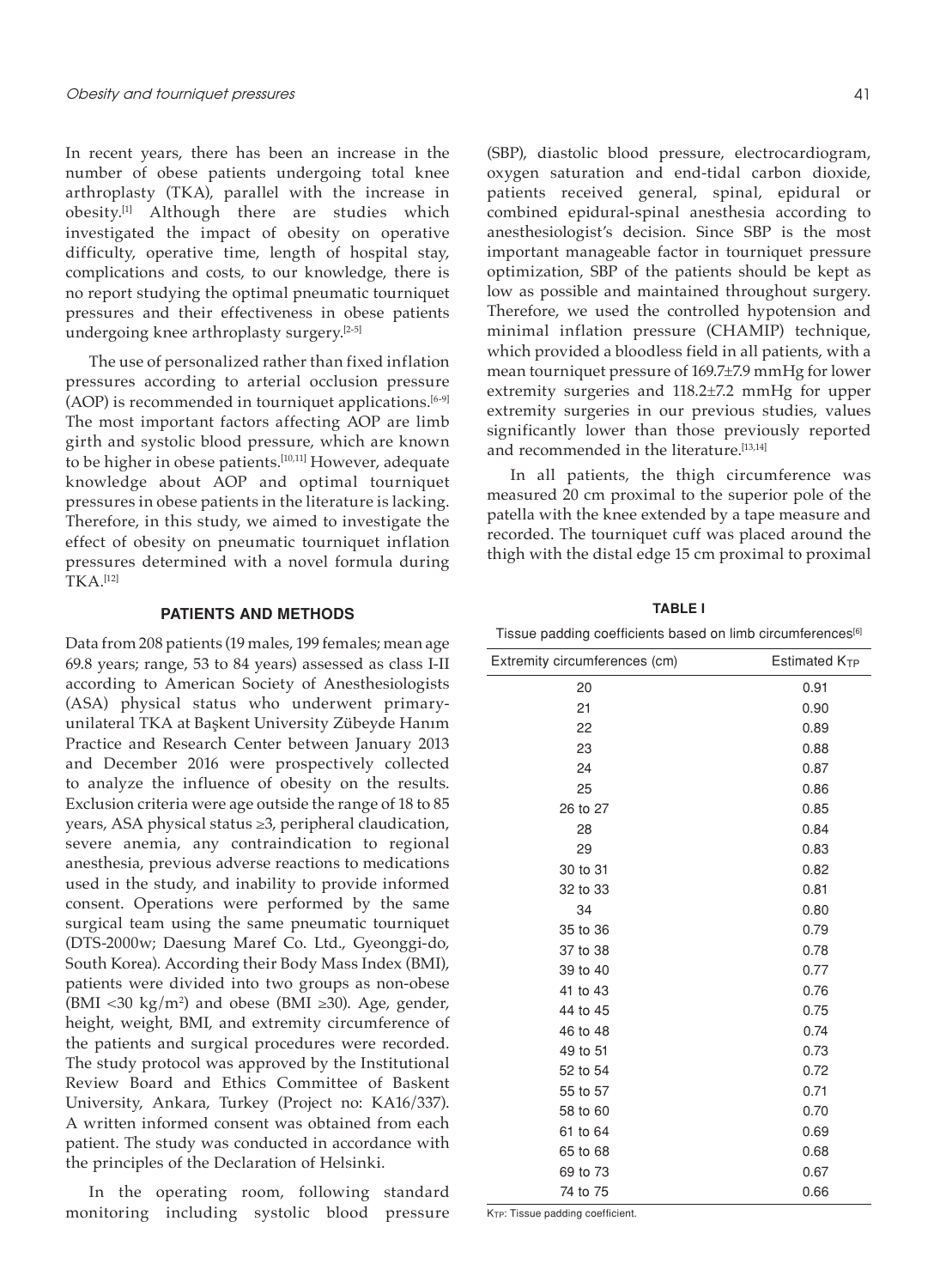| Patient demographics                 |                        |                 |                     |                 |       |        |  |  |  |
|--------------------------------------|------------------------|-----------------|---------------------|-----------------|-------|--------|--|--|--|
|                                      | Non-obese group (n=90) |                 | Obese group (n=118) |                 |       |        |  |  |  |
|                                      | n                      | Mean±SD         | n                   | Mean±SD         | р     |        |  |  |  |
| Age (year)                           |                        | $71.1 \pm 8.7$  |                     | $68.9 \pm 8.0$  | 0.050 |        |  |  |  |
| Gender                               |                        |                 |                     |                 | 0.089 |        |  |  |  |
| Female                               | 78                     |                 | 111                 |                 |       |        |  |  |  |
| Male                                 | 12                     |                 | 7                   |                 |       |        |  |  |  |
| Height (cm)                          |                        | $161.5 \pm 6.6$ |                     | $159.6 \pm 6.2$ | 0.030 |        |  |  |  |
| Weight (kg)                          |                        | $69.4 \pm 7.9$  |                     | $90.1 \pm 11.2$ | 0.001 | < 0.05 |  |  |  |
| Body Mass Index (kg/m <sup>2</sup> ) |                        | $26.5 \pm 2.3$  |                     | $35.5 \pm 5.0$  | 0.001 | < 0.05 |  |  |  |
| Limb circumference (cm)              |                        | $47.3 + 4.9$    |                     | $56.8 \pm 6.5$  | 0.002 | < 0.05 |  |  |  |

**Table II**

SD: Standard deviation.

pole of the patella. Standard pneumatic tourniquet with an 11 cm cuff was applied by an orthopedic surgeon. Arterial occlusion pressure estimation formula was used to determine the appropriate tourniquet inflation pressure. The calculation was made using initial SBP and tissue padding coefficient  $(K_{TP})$  values from a list (Table I) according to limb circumferences of the patient with a calculator  $[AOP=(SBP+10)/K_{TP}]$ .<sup>[6]</sup> Calculated AOP with an addition of 20 mm as a safety measure (Tourniquet pressure=AOP+20 mmHg) was applied. After exsanguination with an Esmarch bandage or elevation of the limb for three minutes, the tourniquet cuff was inflated to the proper setting. The tourniquet pressure (TP) was manually raised 10 mmHg in response to each 10 mmHg increment in SBP measured at five-minute intervals throughout the tourniquet period. Initial SBP, initial TP, maximal SBP, maximal TP and tourniquet time were recorded. The surgeon, who was not aware of the tourniquet pressure, rated the performance of the tourniquet as excellent, good, fair or poor (Excellent= There is no blood in the surgical field, Good= There is some blood in the surgical field but not interfering with

surgery, Fair= There is blood in the surgical field but not significantly interfering with surgery, Poor= The blood in the surgical field obscure the view) at the beginning (start= after skin incision), in the middle (at the end of the osteotomies) and at the end of the procedure (skin closure). All patients were examined daily during their hospital stay for signs of any complications, such as skin damage, nerve palsies, vascular occlusion or infection.

## **Statistical analysis**

All data and resulting outcomes were analyzed using SPSS for Windows version 15.0 (SPSS Inc., Chicago, IL, USA). The t-test was used for continuous data. The Chi-square test was used for comparison of categorical data. A *p* value of less than 0.05 was considered to be statistically significant.

## **RESULTS**

Data were obtained from 208 TKA cases from 118 obese and 90 non-obese limbs, respectively. Body mass index and extremity circumference of the patients were significantly higher in obese group compared with non-obese group (Table II).

| Systolic blood pressures, tourniquet pressures and tourniquet times |                        |                     |       |        |  |  |  |
|---------------------------------------------------------------------|------------------------|---------------------|-------|--------|--|--|--|
|                                                                     | Non-obese group (n=90) | Obese group (n=118) |       |        |  |  |  |
|                                                                     | Mean±SD                | Mean±SD             | р     |        |  |  |  |
| Initial systolic blood pressure (mmHq)                              | $96.0 \pm 7.8$         | $103.4 \pm 9.7$     | 0.001 | < 0.05 |  |  |  |
| Estimated AOP (mmHg)                                                | 143.4±11.5             | $159.7 \pm 14.3$    | 0.001 | < 0.05 |  |  |  |
| Initial tourniquet pressure (mmHg)                                  | 164.1±11.5             | 180.0±13.9          | 0.001 | < 0.05 |  |  |  |
| Maximal systolic blood pressure (mmHq)                              | $100.2 \pm 8.3$        | $108.1 \pm 10.2$    | 0.001 | < 0.05 |  |  |  |
| Maximal tourniquet pressure (mmHg)                                  | 167.9±11.3             | 184.5±14.6          | 0.001 | < 0.05 |  |  |  |
| Tourniquet time (minute)                                            | $77.3 \pm 18.3$        | 77.7±18.4           |       | 0.894  |  |  |  |

**TABLE III** 

SD: Standard deviation; AOP: Arterial occlusion pressure.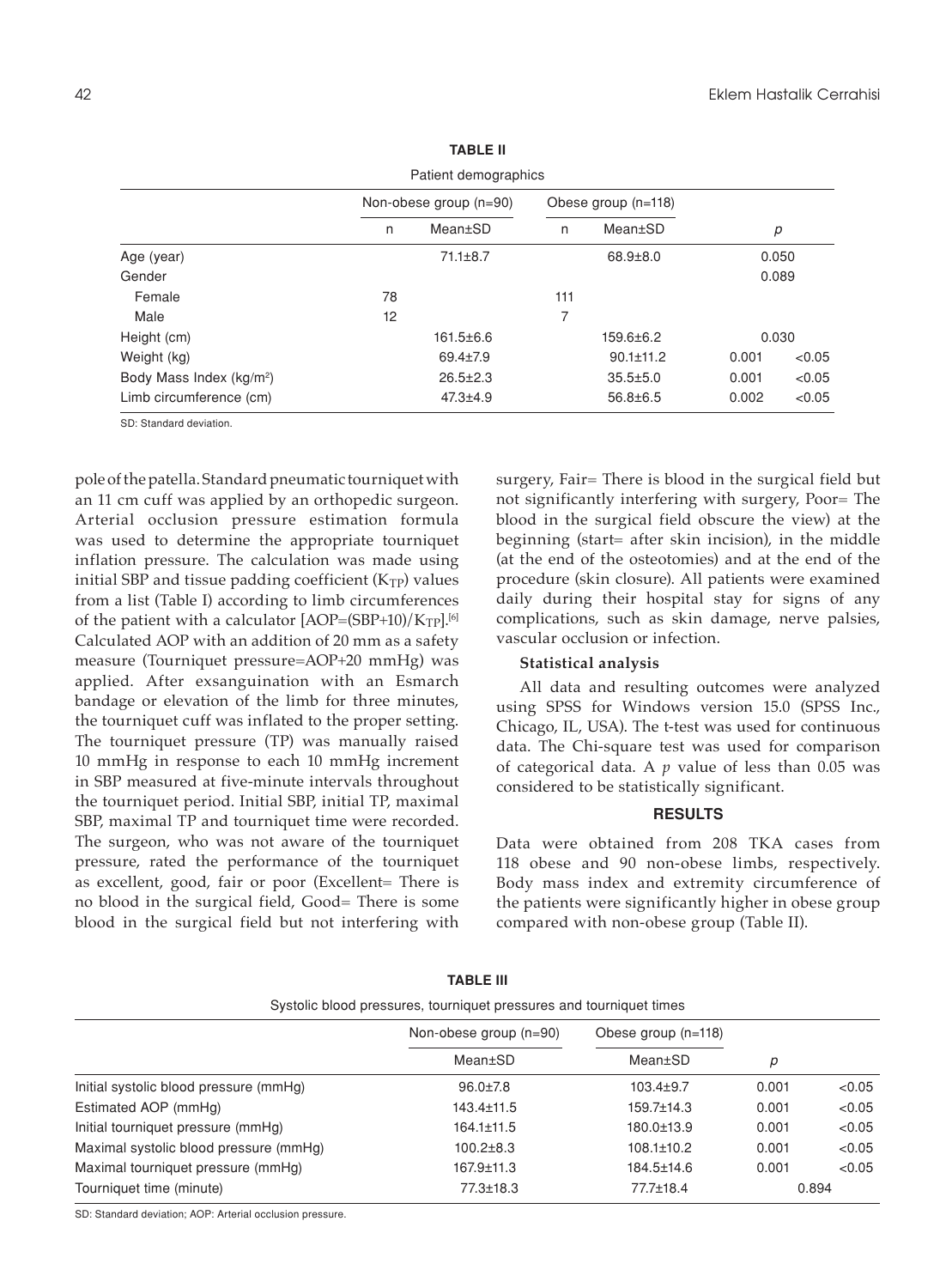|                   |                        | Surgeon's opinion about performance of tourniquets at various stages of surgery |        |      |     |     |                     |       |        |      |     |     |
|-------------------|------------------------|---------------------------------------------------------------------------------|--------|------|-----|-----|---------------------|-------|--------|------|-----|-----|
|                   | Non-obese group (n=90) |                                                                                 |        |      |     |     | Obese group (n=118) |       |        |      |     |     |
| Surgeon's opinion | Start                  |                                                                                 | Middle |      | End |     | Start               |       | Middle |      | End |     |
|                   | n                      | $\%$                                                                            | n      | $\%$ | n   | %   | n                   | $\%$  | n      | $\%$ | n   | %   |
| $1 =$ Excellent   | 86                     | 95.55                                                                           | 90     | 100  | 90  | 100 | 111                 | 94.06 | 118    | 100  | 118 | 100 |
| $2 = Good$        | 3                      | 3.33                                                                            | 0      | 0    | 0   | 0   | 4                   | 3.38  | 118    | 100  | 118 | 100 |
| $3 = Fair$        |                        | 1.11                                                                            | 0      | 0    | 0   | 0   | 3                   | 2.54  | 0      | 0    | 0   | 0   |
| $4 =$ Poor        |                        |                                                                                 | 0      | 0    | 0   | 0   |                     |       | 0      | 0    | 0   | 0   |
| Complications     | 0                      |                                                                                 |        |      |     | 0   |                     |       |        |      |     |     |

**Table IV**

The mean initial SBP under anesthesia (102.3±9.6 mmHg versus 95.3±7.8 mmHg) and estimated AOP values (155.7±17.7 mmHg versus 141.6±10.6 mmHg) were significantly higher in obese group compared with non-obese group  $(p<0.01)$ . In obese group, the mean initial TP (177.2±13.0 mmHg versus 162.0±10.7 mmHg) and the mean intraoperative maximal SBP (107.2±10.8 versus 99.3±8.6) was found to be more elevated ( $p<0.05$ ). Additionally, the mean intraoperative maximal TP utilized was also significantly higher (182.6±15.0 versus 165.9±10.5) in obese group ( $p$ <0.01). There were no differences in mean total tourniquet times between the groups (Table III).

Performance of the tourniquets was assessed as "excellent" and "good" in almost all stages of the procedure in all cases in both groups (Table IV). No complications such as damage to skin, vessels, nerves or compartment syndrome were observed during or after surgery until discharge. There were no postoperative wound infections in obese or nonobese groups.

### **DISCUSSION**

The present study showed that more than half of the patients undergoing TKA were obese and these patients have wider extremity circumference, higher SBP profile and AOP values leading to the utilization of higher tourniquet inflation pressures compared with non-obese patients during TKA.

Previous studies investigated different aspects of obesity in patients who underwent TKA such as operative difficulty, operative time, complications and costs and length of hospital stay.[1-5] Although obese patients often present a problem in tourniquet application due to their excessive subcutaneous tissue, to our knowledge, this is the first study which investigates the relationship between obesity and tourniquet pressures applied in patients undergoing TKA using a novel formula to determine and maintain safer tourniquet pressures.<sup>[6]</sup> AOP is the lowest pneumatic tourniquet inflation pressure required to stop the arterial blood flow into the limb and its usage has been shown to be useful in optimizing tourniquet cuff pressures.[7-9] The main factors affecting AOP are limb circumference, systolic blood pressure and the width and shape of tourniquet cuff.<sup>[10,11]</sup>

Several experimental studies investigated tissue pressures under the tourniquet cuff and found that the applied pressure transmitted to the underlying soft tissue is less than larger limbs of obese specimens. Therefore, the attenuation of pressure in small size limbs was smaller. This may be of clinical significance in determining the appropriate tourniquet pressures in obese patients.[15-18] The quantitative meaning of this pressure concentration K<sub>TP</sub> was measured in lower and upper limbs of anesthetized patients and confirmed the experimental studies.<sup>[6]</sup> In our study, extremity circumference of the patients were significantly higher (46.6±4.0 cm vs. 55.9±5.8 cm) in obese group compared with non-obese group.

Intraoperative SBP of the patients is another important factor affecting AOP. Therefore, SBP of the patients should be kept as low as possible and maintained this way throughout the surgery. In our previous studies, we used a CHAMIP technique which provided a bloodless field in all patients with a mean tourniquet pressure of 169.7±7.9 mmHg and 118.2±7.2 mmHg which were significantly lower inflation pressures than reported and recommended in the literature in lower and upper extremity surgeries respectively.<sup>[13,14,19]</sup> Nwachukwu et al.<sup>[20]</sup> also found that obesity is an independent risk factor for poor hemodynamic control during TKA. In our study, the mean initial systolic blood pressures and the mean intraoperative maximal systolic blood pressures were found to be more elevated in obese group. These results are also consistent with the studies which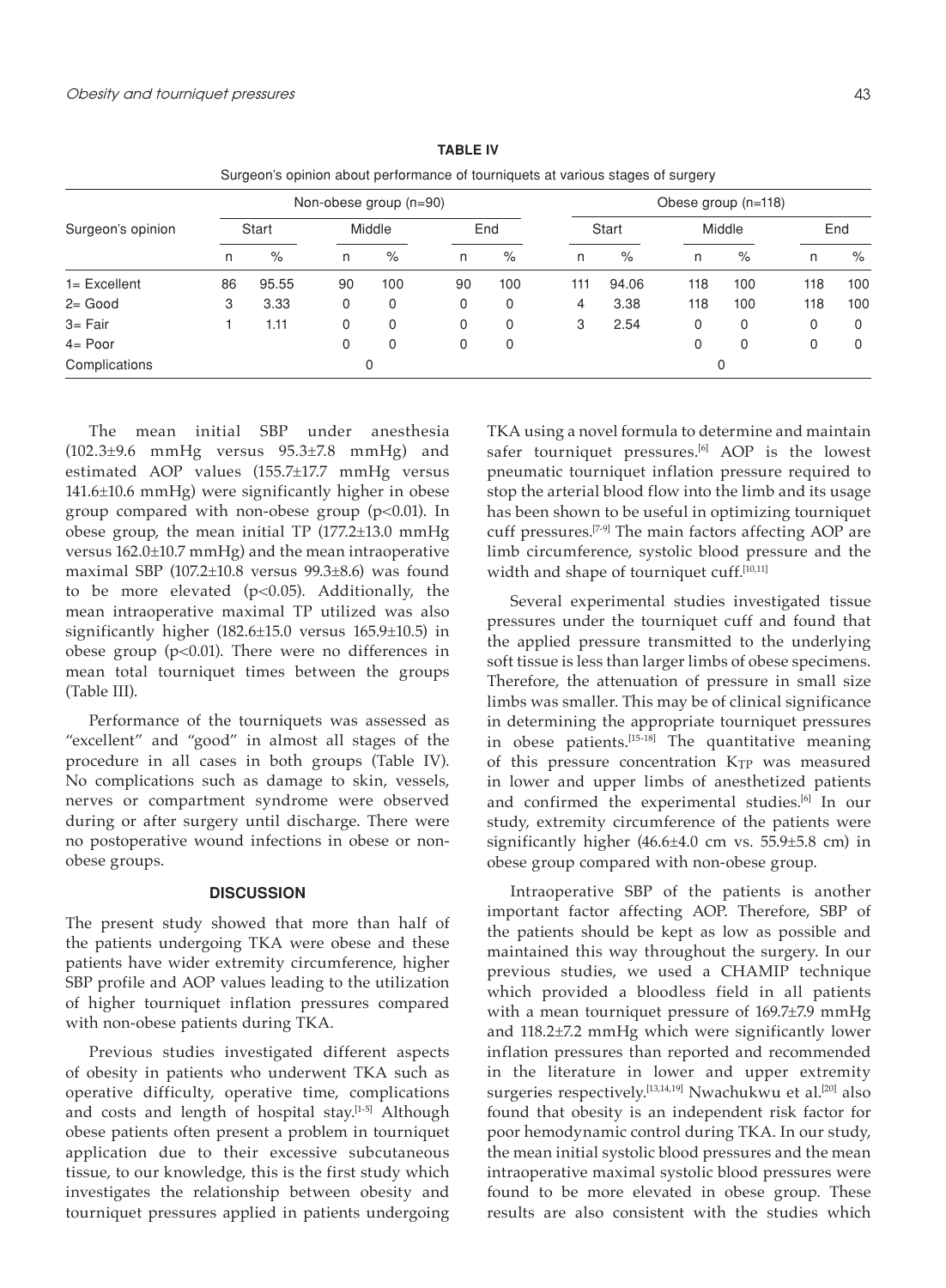pointed out that maintaining hemodynamic stability is difficult in obese patients.[21-23]

Various studies suggested the use of wider tourniquet cuffs since they transmit a greater percentage of the applied tourniquet pressure to deeper tissues and allow arterial closure at lower pressures.[24,25] Although wider cuffs stop the arterial flow with lower inflation pressures, Mittal et al.<sup>[25]</sup> found that wider cuffs impair the nerve conduction more severely than narrower cuffs. Moreover, larger and wider cuffs decrease the distance from the distal edge of the tourniquet to the incision site narrowing the operating field. Additionally, the KTP values we used in our study were determined using 11 cm wide tourniquet cuffs in AOP estimation method.<sup>[6]</sup> Therefore, we applied the same size cuff in all patients that we use in our daily practice. In our study, the surgical team was satisfied with the performance of the tourniquet in all cases with the mean maximal tourniquet pressures of 165.9±10.5 mmHg and 182.6±15.0 mmHg in non-obese and obese patients, respectively. Main features of our study were the use of CHAMIP technique allowing lower inflation pressures to be used, AOP estimation formula to obtain quick and accurate results, and safety margin of 20 mmHg, lower than recommended in the literature.

The most important limitation of our study was the subjective assessment method (four-point scale) used for rating the quality of bloodless surgical field. It is difficult to quantify the effectiveness and performance of a tourniquet inflation pressure. Ideally, the assessment could be performed by weighing surgical swabs. However, all of the operations were performed and the adequacy of the bloodless field was rated by the same, experienced surgical teams and their subjective assessment was recorded. Moreover, the four-point scale we used has also been used in previous studies.<sup>[9,14,26]</sup> Additionally, the circumference and length of the limb in obese patients were variable although the size of the cuff we used in our study was standard. This might lead to variability in limb circumference and limb length to cuff size ratio. However, this variability also existed in non-obese patients and  $K_{TP}$  values we used were determined for 11 cm wide tourniquet cuffs in AOP estimation method.<sup>[6]</sup>

In conclusion, more than half of the patients undergoing TKA surgery are obese and require higher pneumatic tourniquet inflation pressures due to wider extremity girth and higher intraoperative SBP profile than non-obese patients. Intraoperative hemodynamic stability is crucial in the maintenance of bloodless field allowing lower inflation pressures without subjecting them to complications of unnecessary high tourniquet inflation pressures.

#### **Declaration of conflicting interests**

The authors declared no conflicts of interest with respect to the authorship and/or publication of this article.

#### **Funding**

The authors received no financial support for the research and/or authorship of this article.

#### **REFERENCES**

- 1. Fehring TK, Odum SM, Griffin WL, Mason JB, McCoy TH. The obesity epidemic: its effect on total joint arthroplasty. J Arthroplasty 2007;22:71-6.
- 2. Lozano LM, Núñez M, Segur JM, Maculé F, Sastre S, Núñez E, et al. Relationship between knee anthropometry and surgical time in total knee arthroplasty in severely and morbidly obese patients: a new prognostic index of surgical difficulty. Obes Surg 2008;18:1149-53.
- 3. Namba RS, Paxton L, Fithian DC, Stone ML. Obesity and perioperative morbidity in total hip and total knee arthroplasty patients. J Arthroplasty 2005;20:46-50.
- 4. Nuñez M, Lozano L, Nuñez E, Segur JM, Sastre S. Factors influencing health-related quality of life after TKA in patients who are obese. Clin Orthop Relat Res 2011;469:1148-53.
- 5. Lozano LM, Tió M, Rios J, Sanchez-Etayo G, Popescu D, Sastre S, et al. Severe and morbid obesity ( $BMI \geq 35$  kg/m(2)) does not increase surgical time and length of hospital stay in total knee arthroplasty surgery. Knee Surg Sports Traumatol Arthrosc 2015;23:1713-9.
- 6. Tuncali B, Karci A, Tuncali BE, Mavioglu O, Ozkan M, Bacakoglu AK, et al. A new estimation method for arterial occlusion pressure in optimizing pneumatic tourniquet inflation pressure. Anesth Analg 2006;102:1752-7.
- 7. Reid HS, Camp RA, Jacob WH. Tourniquet hemostasis. A clinical study. Clin Orthop Relat Res 1983;177:230-4.
- 8. Association of Perioperative Nurses. Recommended practices for the use of the pneumatic tourniquet in the perioperative practice setting. AORN J 2007;86:640-55.
- 9. Younger AS, Manzary M, Wing KJ, Stothers K. Automated cuff occlusion pressure effect on quality of operative fields in foot and ankle surgery: a randomized prospective study. Foot Ankle Int 2011;32:239-43.
- 10. Kam PC, Kavanagh R, Yoong FF. The arterial tourniquet: pathophysiological consequences and anaesthetic implications. Anaesthesia 2001;56:534-45.
- 11. Noordin S, McEwen JA, Kragh JF Jr, Eisen A, Masri BA. Surgical tourniquets in orthopaedics. J Bone Joint Surg Am 2009;91:2958-67.
- 12. Atik OŞ. Are all case reports worth publishing? Eklem Hastalik Cerrahisi 2016;27:61.
- 13. Unver B, Karatosun V, Tuncali B. Effects of tourniquet pressure on rehabilitation outcomes in patients undergoing total knee arthroplasty. Orthop Nurs 2013;32:217-22.
- 14. Tuncalı B, Boya H, Kayhan Z, Araç Ş, Çamurdan MA. Clinical utilization of arterial occlusion pressure estimation method in lower limb surgery: effectiveness of tourniquet pressures. Acta Orthop Traumatol Turc 2016;50:171-7.
- 15. McLaren AC, Rorabeck CH. The pressure distribution under tourniquets. J Bone Joint Surg Am 1985;67:433-8.